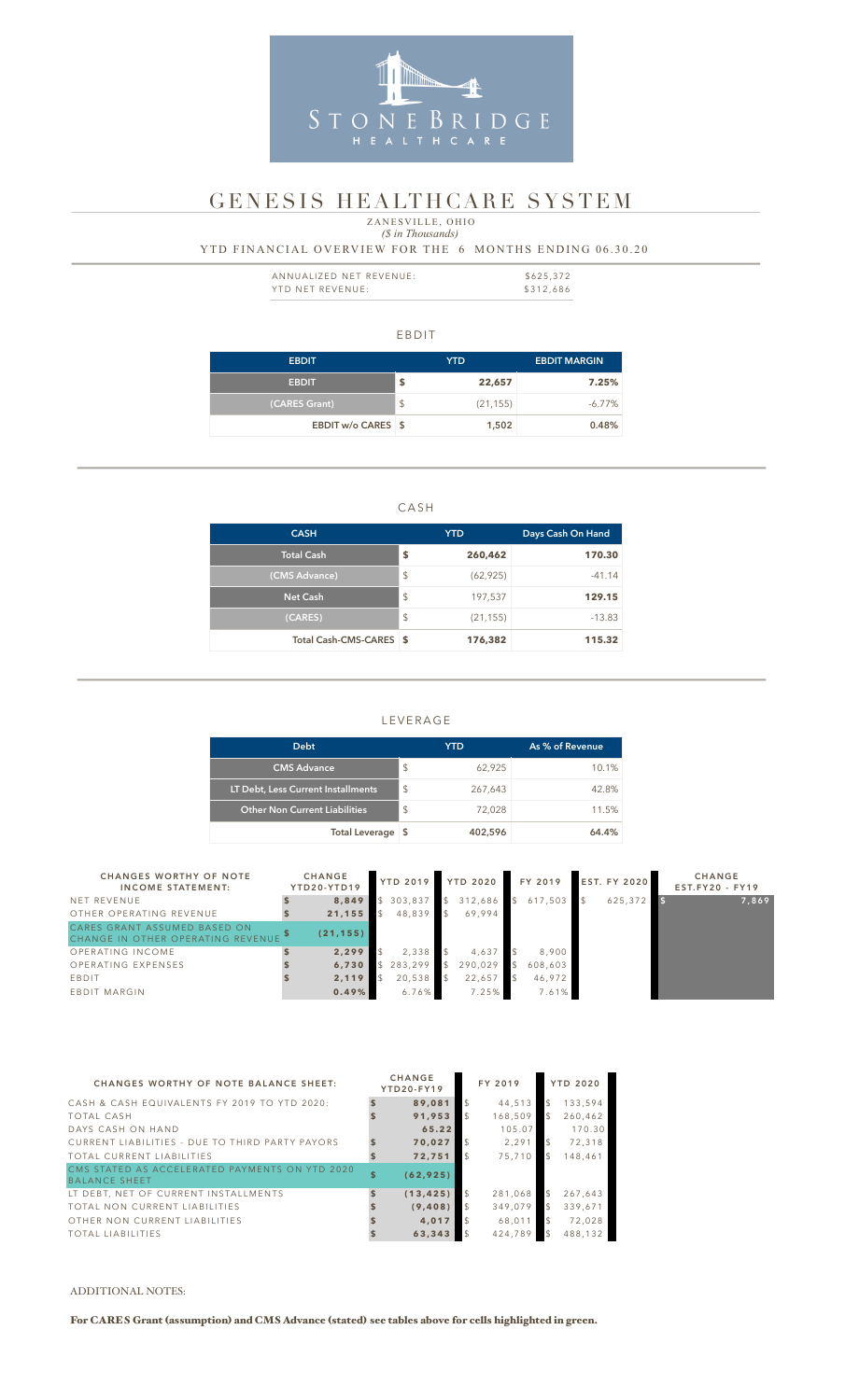

# EBDIT

## *(\$ in Thousands)*  YTD EBDIT WITH & WITHOUT CARES GRANT FOR THE 6 MONTHS ENDING 06.30.20 GENESIS HEALTHCARE SYSTEM

| ANNUALIZED NET REVENUE: | \$625,372 |
|-------------------------|-----------|
| YTD NET REVENUE:        | \$312,686 |

## EBDIT YTD 2020

| <b>EBDIT</b>             | <b>YTD</b>              |        | <b>EBDIT MARGIN</b> |
|--------------------------|-------------------------|--------|---------------------|
| <b>Operating Income</b>  | $\mathcal{L}$           | 4,637  |                     |
| Plus Interest            | $\sqrt[6]{\frac{1}{2}}$ | 7,117  |                     |
| <b>Plus Depreciation</b> | $\sqrt[6]{\frac{1}{2}}$ | 10,903 |                     |
| Total EBDIT \$           |                         | 22,657 | 7.25%               |

## CARES GRANT

| <b>CARES GRANT</b>         | Assumed/Stated                                       | YTD       |
|----------------------------|------------------------------------------------------|-----------|
| <b>CARES Grant</b>         | Assumed Based on Change<br>in Other Operating Income | (21, 155) |
| <b>Total CARES Funding</b> |                                                      | (21, 155) |

#### EBDIT WITHOUT CARES

| <b>EBDIT WITHOUT CARES</b> | YTD.      | <b>EBDIT MARGIN</b> |
|----------------------------|-----------|---------------------|
| <b>EBDIT w/ CARES</b>      | 22,657    | 7.25%               |
| (CARES)                    | (21, 155) | $-6.77\%$           |
| Total EBDIT w/o CARES \\$  | 1,502     | 0.48%               |